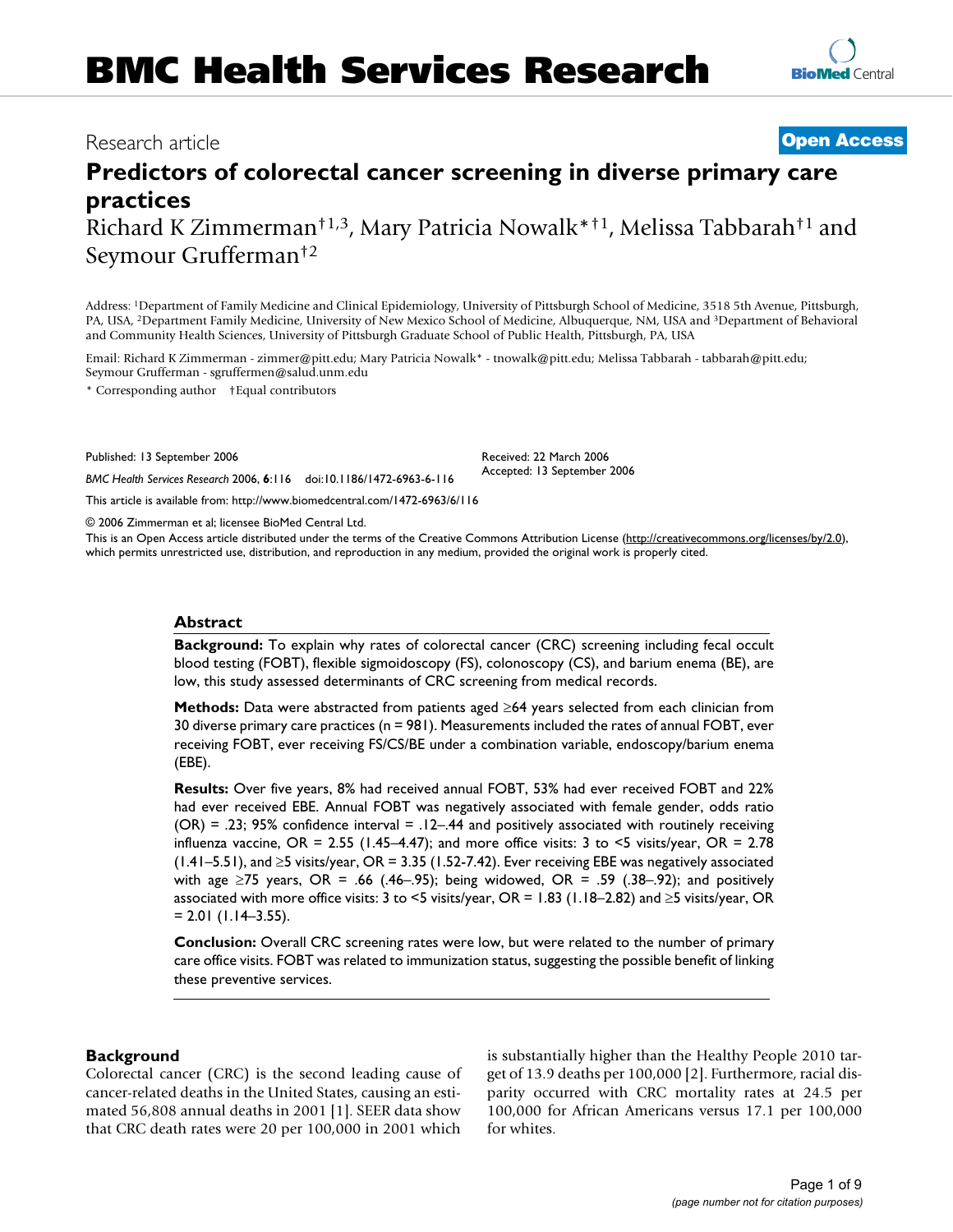Healthy People 2010 set screening rate goals for adults aged 50 years and older of 50% for having received a fecal occult blood test (FOBT) within the preceding 2 years and 50% for ever receiving a sigmoidoscopy. Despite these goals and the availability of national recommendations for screening, [3,4] CRC screening rates are low. According to the 2000 National Health Interview Survey, the overall rates of CRC screening among adults age 50 and older in the US were 17.3% for FOBT in the last year, and 30% for lower endoscopy [5].

The objective of this study was to quantify determinants of CRC screening derived from medical records of patients in a variety of geographic, socioeconomic and practice settings, including 30 rural, inner-city, Veterans' Affairs (VA) and urban/suburban primary care practices in western and central Pennsylvania. Demographics, number of office visits, strata, type of visit (acute care, chronic care or preventive) and other factors were evaluated for association with CRC screening, towards the goal of suggesting interventions to raise rates. The perspective of medical record review complements those of patient and provider surveys and focus groups about barriers to CRC screening [6-13].

# **Methods**

Medical record and survey data from two studies were combined for this study. Methods of sample selection and recruitment were similar for both studies and have been published [14,15]. Thus, they are combined in the descriptions that follow.

# *Subjects*

A random sample of approximately 22 patients was selected from practices of each of the clinicians in four strata: 8 rural practices in a network, 12 urban/suburban practices from two networks, 7 inner-city practices (3 in a network and 4 independent federally qualified health centers), and 3 VA practices. Requested inclusion criteria were age ≥66 years, to allow for a year of potential access for preventive services that begin at age 65, and an office visit after September 30, 1998. Patients who were homeless, residing in nursing homes, or not currently living in western or central Pennsylvania, and those who were deaf, had severe psychosis or dementia were excluded. This project was approved by the Institutional Review Board of the University of Pittsburgh.

An introductory letter from the principal investigator, along with consent forms and an endorsement letter from the patient's clinician on practice letterhead, was sent to 1800 patients. Potential participants were offered a \$20 honorarium to complete an interview and agree to medical record review. The response rates for the surveys were 72%-73% for a total of 1245 [14,15]. Of these, 1002 consented for medical record review (80%), and 981 records were usable with sufficient data for analysis.

# *Patient survey*

Most results of the patient survey (which dealt with immunizations) have been reported elsewhere and the information from the survey that is reported here relates to demographics and health habits such as smoking [14- 16].

## *Medical record data collection*

Data were collected for all visits (approximately 13,000) dated January 1, 1997 through December 31, 2001. The practices had different methods of recording cancer screening, including handwritten notes, health maintenance flow sheets and electronic medical records. A customized electronic spreadsheet was created for direct data entry using a laptop computer. A code book was developed to guide the medical record reviewers. Trained research assistants collected the following data: stratum, sex, age, presence of a health maintenance flow sheet, date of first visit to practice, and for each visit, date, type, name of clinician seen, use of cancer detection tests, purpose of cancer detection tests (screening or diagnostic), and immunizations given. All visits (excluding laboratoryonly visits) during the look-back period (up to 60 months) were recorded, then collated to create a summary data base with total visits, total acute (e.g., viral infection), chronic (e.g., hypertension follow-up) and preventive (e.g., annual physical) visits, number of visits with the study-assigned primary care provider (PCP), demographic variables, cancer detection tests, and immunizations given. Recommendations to screen are reported, but only cancer screenings actually performed were used in the analyses. Rates were adjusted for number of months available for record review.

# *Statistical analyses*

The original clustered sampling schemes for the studies were no longer applicable to this sample because the data came from two studies and 20% of the sample did not consent to medical record review. Therefore, analyses were conducted without stratification. Trend analysis was performed to determine whether there were differences among the mean number of various types of visits. Frequencies and bivariate analyses using Chi-Square tests or, if the cell size was small, Fisher's exact tests were calculated. Outcome variables were the rate of annual FOBT, ever receiving FOBT, and ever receiving FS, CS, or BE under a combination variable called endoscopy/barium enema (EBE), during the study period.

Multivariate logistic regression was used to determine factors related to CRC screening. In the multivariate models, all variables associated in bivariate analyses with the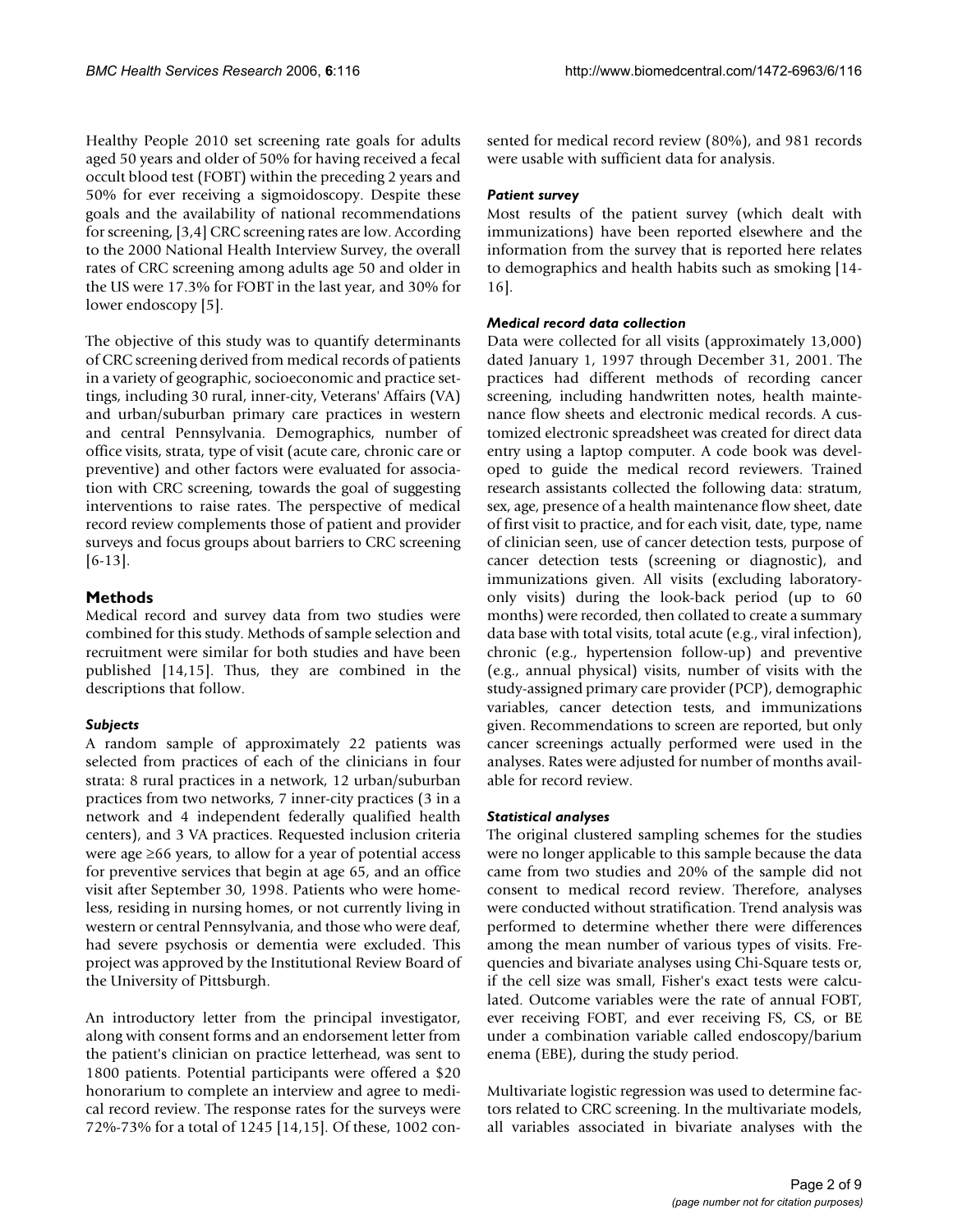| Demographics and Health Habits from Patient Survey<br>Age<br>$64-74$ years<br>61<br>$75 + \text{years}$<br>39<br>Race<br>92<br>Caucasian<br>African American<br>8<br>Gender<br>Female<br>51<br>Marital status<br>5<br>Never married<br>54<br>Married<br>Widowed<br>33<br>9<br>Divorced/separated<br>15<br>Employed<br>Household income<br> 8<br>$<$ \$10,000<br>39<br>\$10,000-19,999<br>29<br>\$20,000-39,999<br>≥\$40,000<br> 4<br>Stratum<br>Rural<br>30<br>45<br>Suburban<br><b>Veterans Affairs</b><br>20<br>5<br>Inner city<br>Smoking status<br>$\mathbf{H}$<br>Smoker<br>50<br>Quitter<br>39<br>Never smoker<br>Characteristics of Visits to Primary Care Office from Medical Records<br>Visits/year to primary care office <sup>a</sup> (n)<br>$\leq$ 2<br>35<br>$2 - 3$<br>26<br>$3 - 4$<br>26<br>$\geq 5$<br>13<br>Visits to identified primary care provider <sup>b</sup><br>8<br>$0 - 25%$<br>$26 - 50%$<br>12<br>$51 - 75%$<br>19<br>$76 - 100%$<br>62<br>Preventive Health Service Usage from Medical Records<br>17<br>Annual influenza vaccine (up to 4 seasons)<br>Pneumococcal polysaccharide vaccine<br>64<br>33<br>Tetanus toxoid | Characteristic                      | $N = 981$ (%) |
|-------------------------------------------------------------------------------------------------------------------------------------------------------------------------------------------------------------------------------------------------------------------------------------------------------------------------------------------------------------------------------------------------------------------------------------------------------------------------------------------------------------------------------------------------------------------------------------------------------------------------------------------------------------------------------------------------------------------------------------------------------------------------------------------------------------------------------------------------------------------------------------------------------------------------------------------------------------------------------------------------------------------------------------------------------------------------------------------------------------------------------------------------------|-------------------------------------|---------------|
|                                                                                                                                                                                                                                                                                                                                                                                                                                                                                                                                                                                                                                                                                                                                                                                                                                                                                                                                                                                                                                                                                                                                                       |                                     |               |
|                                                                                                                                                                                                                                                                                                                                                                                                                                                                                                                                                                                                                                                                                                                                                                                                                                                                                                                                                                                                                                                                                                                                                       |                                     |               |
|                                                                                                                                                                                                                                                                                                                                                                                                                                                                                                                                                                                                                                                                                                                                                                                                                                                                                                                                                                                                                                                                                                                                                       |                                     |               |
|                                                                                                                                                                                                                                                                                                                                                                                                                                                                                                                                                                                                                                                                                                                                                                                                                                                                                                                                                                                                                                                                                                                                                       |                                     |               |
|                                                                                                                                                                                                                                                                                                                                                                                                                                                                                                                                                                                                                                                                                                                                                                                                                                                                                                                                                                                                                                                                                                                                                       |                                     |               |
|                                                                                                                                                                                                                                                                                                                                                                                                                                                                                                                                                                                                                                                                                                                                                                                                                                                                                                                                                                                                                                                                                                                                                       |                                     |               |
|                                                                                                                                                                                                                                                                                                                                                                                                                                                                                                                                                                                                                                                                                                                                                                                                                                                                                                                                                                                                                                                                                                                                                       |                                     |               |
|                                                                                                                                                                                                                                                                                                                                                                                                                                                                                                                                                                                                                                                                                                                                                                                                                                                                                                                                                                                                                                                                                                                                                       |                                     |               |
|                                                                                                                                                                                                                                                                                                                                                                                                                                                                                                                                                                                                                                                                                                                                                                                                                                                                                                                                                                                                                                                                                                                                                       |                                     |               |
|                                                                                                                                                                                                                                                                                                                                                                                                                                                                                                                                                                                                                                                                                                                                                                                                                                                                                                                                                                                                                                                                                                                                                       |                                     |               |
|                                                                                                                                                                                                                                                                                                                                                                                                                                                                                                                                                                                                                                                                                                                                                                                                                                                                                                                                                                                                                                                                                                                                                       |                                     |               |
|                                                                                                                                                                                                                                                                                                                                                                                                                                                                                                                                                                                                                                                                                                                                                                                                                                                                                                                                                                                                                                                                                                                                                       |                                     |               |
|                                                                                                                                                                                                                                                                                                                                                                                                                                                                                                                                                                                                                                                                                                                                                                                                                                                                                                                                                                                                                                                                                                                                                       |                                     |               |
|                                                                                                                                                                                                                                                                                                                                                                                                                                                                                                                                                                                                                                                                                                                                                                                                                                                                                                                                                                                                                                                                                                                                                       |                                     |               |
|                                                                                                                                                                                                                                                                                                                                                                                                                                                                                                                                                                                                                                                                                                                                                                                                                                                                                                                                                                                                                                                                                                                                                       |                                     |               |
|                                                                                                                                                                                                                                                                                                                                                                                                                                                                                                                                                                                                                                                                                                                                                                                                                                                                                                                                                                                                                                                                                                                                                       |                                     |               |
|                                                                                                                                                                                                                                                                                                                                                                                                                                                                                                                                                                                                                                                                                                                                                                                                                                                                                                                                                                                                                                                                                                                                                       |                                     |               |
|                                                                                                                                                                                                                                                                                                                                                                                                                                                                                                                                                                                                                                                                                                                                                                                                                                                                                                                                                                                                                                                                                                                                                       |                                     |               |
|                                                                                                                                                                                                                                                                                                                                                                                                                                                                                                                                                                                                                                                                                                                                                                                                                                                                                                                                                                                                                                                                                                                                                       |                                     |               |
|                                                                                                                                                                                                                                                                                                                                                                                                                                                                                                                                                                                                                                                                                                                                                                                                                                                                                                                                                                                                                                                                                                                                                       |                                     |               |
|                                                                                                                                                                                                                                                                                                                                                                                                                                                                                                                                                                                                                                                                                                                                                                                                                                                                                                                                                                                                                                                                                                                                                       |                                     |               |
|                                                                                                                                                                                                                                                                                                                                                                                                                                                                                                                                                                                                                                                                                                                                                                                                                                                                                                                                                                                                                                                                                                                                                       |                                     |               |
|                                                                                                                                                                                                                                                                                                                                                                                                                                                                                                                                                                                                                                                                                                                                                                                                                                                                                                                                                                                                                                                                                                                                                       |                                     |               |
|                                                                                                                                                                                                                                                                                                                                                                                                                                                                                                                                                                                                                                                                                                                                                                                                                                                                                                                                                                                                                                                                                                                                                       |                                     |               |
|                                                                                                                                                                                                                                                                                                                                                                                                                                                                                                                                                                                                                                                                                                                                                                                                                                                                                                                                                                                                                                                                                                                                                       |                                     |               |
|                                                                                                                                                                                                                                                                                                                                                                                                                                                                                                                                                                                                                                                                                                                                                                                                                                                                                                                                                                                                                                                                                                                                                       |                                     |               |
|                                                                                                                                                                                                                                                                                                                                                                                                                                                                                                                                                                                                                                                                                                                                                                                                                                                                                                                                                                                                                                                                                                                                                       |                                     |               |
|                                                                                                                                                                                                                                                                                                                                                                                                                                                                                                                                                                                                                                                                                                                                                                                                                                                                                                                                                                                                                                                                                                                                                       |                                     |               |
|                                                                                                                                                                                                                                                                                                                                                                                                                                                                                                                                                                                                                                                                                                                                                                                                                                                                                                                                                                                                                                                                                                                                                       |                                     |               |
|                                                                                                                                                                                                                                                                                                                                                                                                                                                                                                                                                                                                                                                                                                                                                                                                                                                                                                                                                                                                                                                                                                                                                       |                                     |               |
|                                                                                                                                                                                                                                                                                                                                                                                                                                                                                                                                                                                                                                                                                                                                                                                                                                                                                                                                                                                                                                                                                                                                                       |                                     |               |
|                                                                                                                                                                                                                                                                                                                                                                                                                                                                                                                                                                                                                                                                                                                                                                                                                                                                                                                                                                                                                                                                                                                                                       |                                     |               |
|                                                                                                                                                                                                                                                                                                                                                                                                                                                                                                                                                                                                                                                                                                                                                                                                                                                                                                                                                                                                                                                                                                                                                       |                                     |               |
|                                                                                                                                                                                                                                                                                                                                                                                                                                                                                                                                                                                                                                                                                                                                                                                                                                                                                                                                                                                                                                                                                                                                                       |                                     |               |
|                                                                                                                                                                                                                                                                                                                                                                                                                                                                                                                                                                                                                                                                                                                                                                                                                                                                                                                                                                                                                                                                                                                                                       |                                     |               |
|                                                                                                                                                                                                                                                                                                                                                                                                                                                                                                                                                                                                                                                                                                                                                                                                                                                                                                                                                                                                                                                                                                                                                       |                                     |               |
|                                                                                                                                                                                                                                                                                                                                                                                                                                                                                                                                                                                                                                                                                                                                                                                                                                                                                                                                                                                                                                                                                                                                                       |                                     |               |
|                                                                                                                                                                                                                                                                                                                                                                                                                                                                                                                                                                                                                                                                                                                                                                                                                                                                                                                                                                                                                                                                                                                                                       |                                     |               |
|                                                                                                                                                                                                                                                                                                                                                                                                                                                                                                                                                                                                                                                                                                                                                                                                                                                                                                                                                                                                                                                                                                                                                       |                                     |               |
|                                                                                                                                                                                                                                                                                                                                                                                                                                                                                                                                                                                                                                                                                                                                                                                                                                                                                                                                                                                                                                                                                                                                                       |                                     |               |
|                                                                                                                                                                                                                                                                                                                                                                                                                                                                                                                                                                                                                                                                                                                                                                                                                                                                                                                                                                                                                                                                                                                                                       |                                     |               |
|                                                                                                                                                                                                                                                                                                                                                                                                                                                                                                                                                                                                                                                                                                                                                                                                                                                                                                                                                                                                                                                                                                                                                       |                                     |               |
|                                                                                                                                                                                                                                                                                                                                                                                                                                                                                                                                                                                                                                                                                                                                                                                                                                                                                                                                                                                                                                                                                                                                                       |                                     |               |
|                                                                                                                                                                                                                                                                                                                                                                                                                                                                                                                                                                                                                                                                                                                                                                                                                                                                                                                                                                                                                                                                                                                                                       |                                     |               |
|                                                                                                                                                                                                                                                                                                                                                                                                                                                                                                                                                                                                                                                                                                                                                                                                                                                                                                                                                                                                                                                                                                                                                       |                                     |               |
|                                                                                                                                                                                                                                                                                                                                                                                                                                                                                                                                                                                                                                                                                                                                                                                                                                                                                                                                                                                                                                                                                                                                                       | Mammogram among women ( $n = 500$ ) |               |
| None<br>$\mathbf{H}$                                                                                                                                                                                                                                                                                                                                                                                                                                                                                                                                                                                                                                                                                                                                                                                                                                                                                                                                                                                                                                                                                                                                  |                                     |               |
| <1 year<br>59                                                                                                                                                                                                                                                                                                                                                                                                                                                                                                                                                                                                                                                                                                                                                                                                                                                                                                                                                                                                                                                                                                                                         |                                     |               |
| 30<br>$\geq$   year                                                                                                                                                                                                                                                                                                                                                                                                                                                                                                                                                                                                                                                                                                                                                                                                                                                                                                                                                                                                                                                                                                                                   |                                     |               |

#### **Table 1: Demographics, Characteristics of Visits to the Primary Care Office, and Preventive Services Usage**

aVisits/year was a continuous variable which was grouped as <2, 2-<3, 3-<5 and ≥5, but given simplified labels in the Table.

bVisits to identified primary care provider was a continuous variable which was grouped as 0-<26%, 26%-<50%, 50%-<75% and ≥75%, but given simplified labels in the Table.

dependent variable at the  $P \le 0.10$  level were included as independent variables, provided cell sizes were adequate. Also included were any variables specified *a priori* (i.e., age, race). No interaction terms were found to be significant, therefore, they were not included in the models. All statistical analyses were performed using SAS 8.2 statistical software (SAS Inc, Cary, North Carolina). Statistical significance was set at  $P \le 0.05$ .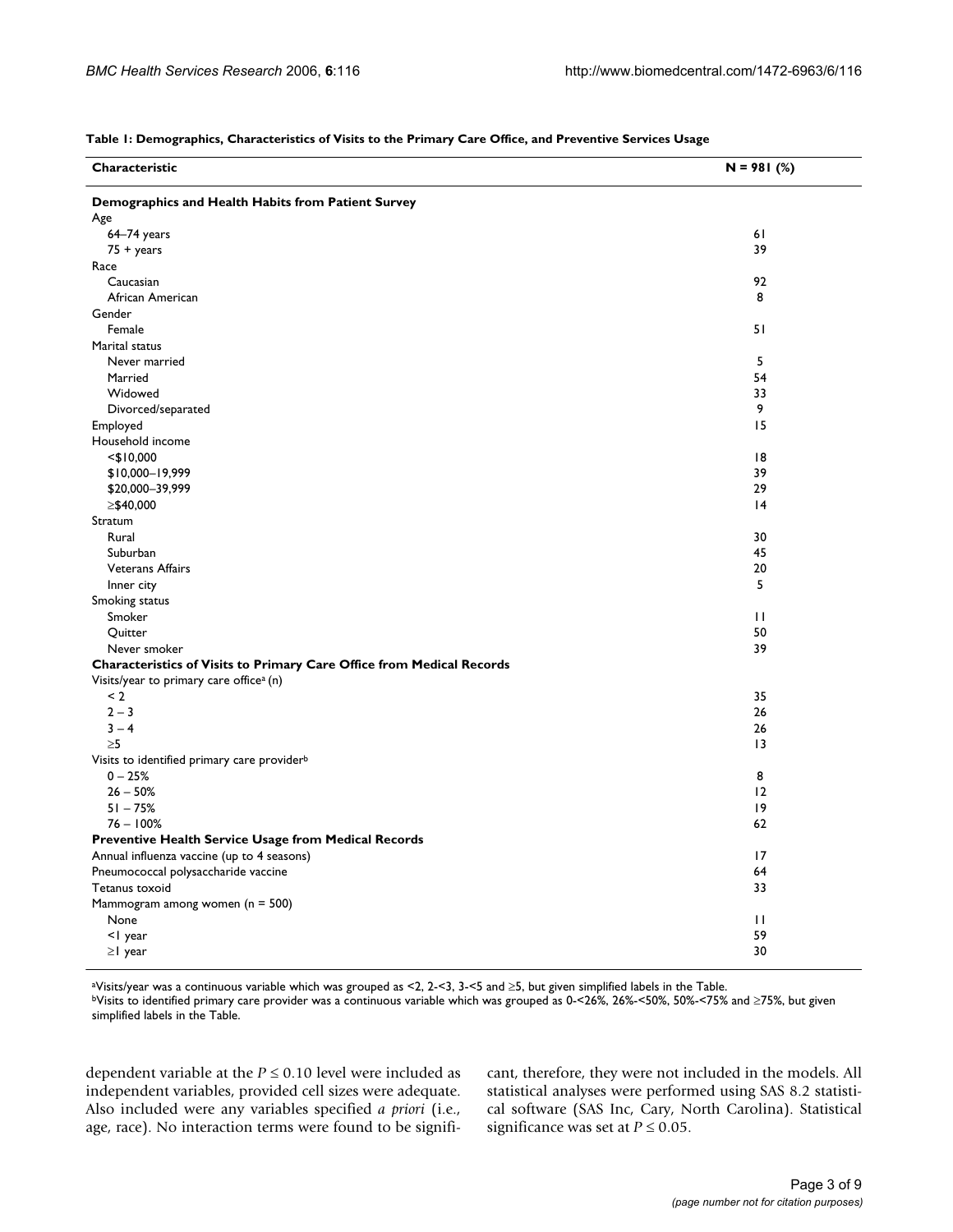# **Results**

#### *Characteristics of the study population*

The sample was primarily aged 64–74 years, Caucasian, and lower-income (Table 1). One-half were female, half were currently married and half were previous smokers. Over one-third (35%) had fewer than two visits to the primary care office each year (Table 1); most visits were to the provider designated by the practice as the primary care provider. The average total number of visits per year during the study period was  $3.0 \pm 2.2$ , with  $1.4 \pm 1.9$  acute care visits,  $8.0 \pm 6.1$  chronic care visits and  $1.0 \pm 1.7$  preventive visits. Participants had significantly fewer mean acute care visits than chronic and preventive visits (*P* = 0.029) and significantly higher mean chronic care visits than preventive care visits  $(P < 0.001)$ . Although most patients (97%) were seen for chronic care visits, less than half (41%) had preventive care visits and 57% had acute care visits  $(P = 0.03)$ . Over one-half of the women had received a mammogram within the last year and twothirds had received pneumococcal polysaccharide vaccination (Table 1). Patient medical records indicated that 60% of patients ( $n = 589$ ) had received one or more types of CRC screening during the study period.

Frequency of FOBT ranged from 0 to 9 during the study period. Only 7.5% (74/981) of patients used FOBT screening at a rate of ≥1 FOBT per year and 53% had ever used FOBT during the study period. Most patients (80.3%) did not have a discussion of FOBT with their providers, with the remainder having  $\leq$  2.2 discussions per year. Four percent of patients refused FOBT per year. Most (83%) FOBT were undertaken for screening purposes.

Frequency of BE ranged from 0–2, sigmoidoscopy ranged from 0–3 and colonoscopy ranged from 0–4 during the study period. Only 22% (219/981) had EBE recorded within the study period, with 21 (2%) having one or more BEs, 78 (8%) having one or more sigmoidoscopies and 166 (17%) having one or more colonoscopies (individuals may have had more than one type of test). Per year, discussions of EBE were recorded for 24% of patients and 4% of patients refused EBE. Sigmoidoscopy or colonoscopy was primarily performed (68%) for diagnostic purposes.

#### *Association of colon cancer screening with other factors*

In bivariate analyses, receiving annual FOBT was associated with being male, being seen at the VA, never having smoked, receiving annual influenza vaccine and the tetanus toxoid (Table 2). Ever receiving FOBT was associated with being younger, male, married, employed, never having smoked, receiving annual influenza vaccine, having received pneumococcal vaccine and tetanus toxoid, having a moderate number of visits, primarily with one's own provider at an urban/suburban practice. Ever receiving EBE was associated with being younger, male, married, of middle to low income, with fewer visits to the PCP.

Multivariate analyses showed that, after controlling for other variables, a significantly higher rate of annual FOBT was found for those who were male, had more frequent office visits and those who received annual influenza vaccine (Table 3). Ever receiving FOBT was significantly more common in those 64–74 years of age, those who were employed, those receiving care at the VA, those with 3 to <5 visits/year, and in those vaccinated against pneumococcus and tetanus. Multivariate analyses showed that EBE was significantly less common among those 75 years of age and older compared with younger patients; among the widowed, compared with the married; and more common in those with more frequent office visits.

## **Discussion**

U.S. national rates of CRC screening are low. Based on patient survey data, FOBT within the last year was 19.8% in 1997, 20.6% in 1999 and 23.5% in 2001. In the same three years, lower endoscopy within the last 5 years was reported to be 29.9%, 33.3% and 38.7%, respectively [7]. Although the measurement was different, the present study also found low rates based on primary care office medical record reviews over several years: 7.5% for  $\geq$ 1 FOBT per year, 53% for ever receiving FOBT and 22% for ever receiving EBE. Interestingly, there was no association between race and CRC screening as has been reported elsewhere [1].

In this study, FOBT was the primary CRC *screening* measure, as 83% of tests were performed for screening purposes. In multivariate analyses, the most important variables associated with FOBT screening were being seen in a VA practice, being employed, having more frequent office visits, annual influenza and other vaccination receipt. EBE in this study was primarily diagnostic in nature, but was associated with being younger, not being widowed and having more frequent office visits. Others have reported an association between the number of visits, particularly preventive care visits, and screening rates. In one study, having a health maintenance visit was strongly predictive of receiving FOBT, flexible sigmoidoscopy, digital rectal exam and PSA [17] and in another, regardless of age, patients who scheduled a preventive visit were more likely to have received preventive services such as mammograms, FOBT and flexible sigmoidoscopy [18].

The Task Force on Community Preventive Services systematically reviewed the literature and recommended a number of interventions to raise rates of CRC screening, including client reminders and removal of structural barriers [19]. Several studies and a meta analysis of interven-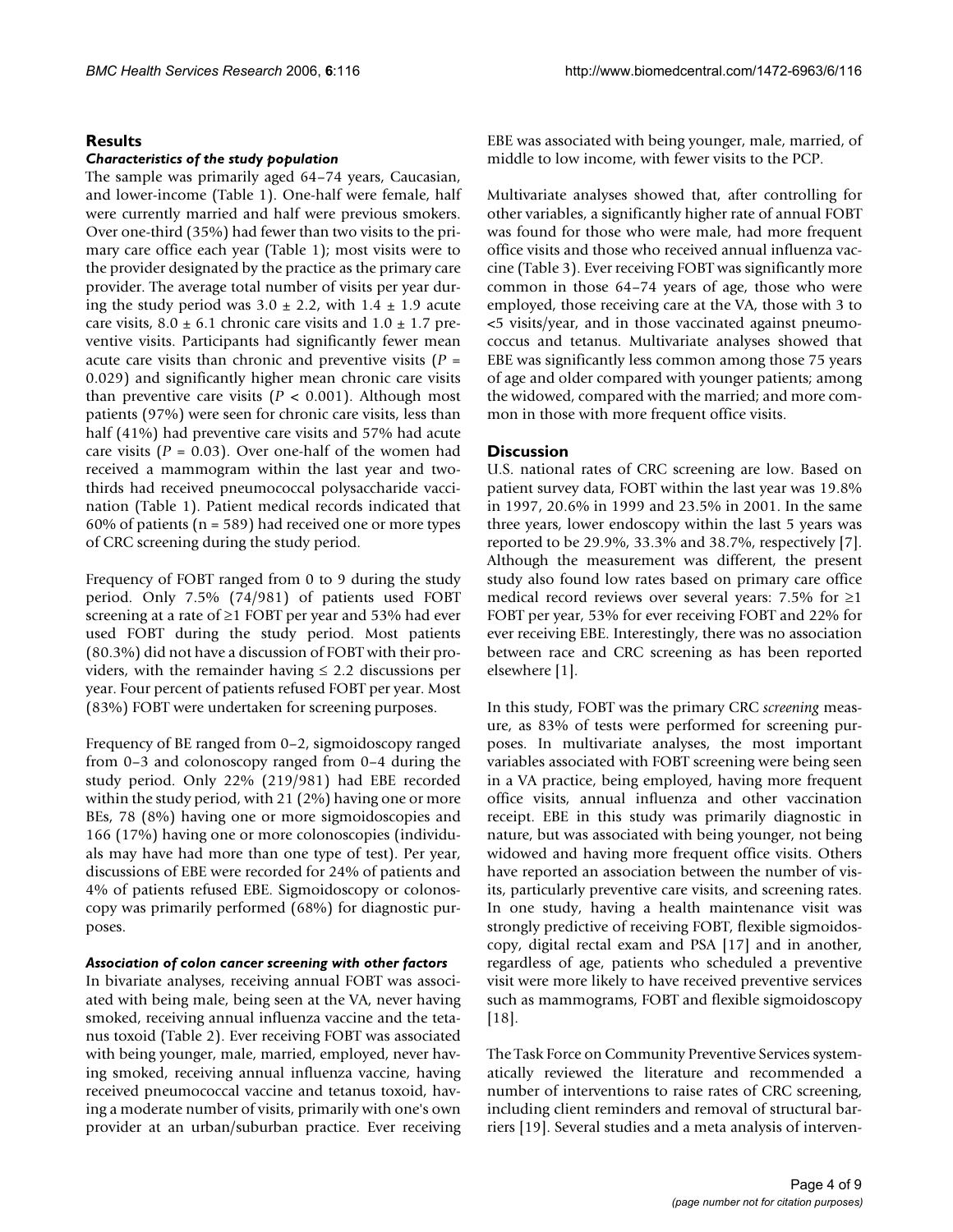| Characteristic                    | FOBT <sup>a</sup> <i year<br=""><math>(n = 907)^{6}</math></i> | <b>Annual FOBT</b><br>$(n = 74) %$ | P       | <b>FOBT</b> never<br>$(n = 462)$ % | <b>FOBT</b> ever<br>$(n = 519) %$ | P     | No $EBE^b$<br>$(n = 762)$ % | EBE<br>$(n = 219) %$ | P      |
|-----------------------------------|----------------------------------------------------------------|------------------------------------|---------|------------------------------------|-----------------------------------|-------|-----------------------------|----------------------|--------|
| <b>Demographics</b>               |                                                                |                                    |         |                                    |                                   |       |                             |                      |        |
| Age (ref. $= 75 + \text{years}$ ) |                                                                |                                    |         |                                    |                                   |       |                             |                      |        |
| 64-74 years                       | 61                                                             | 62                                 | 0.852   | 57                                 | 65                                | 0.005 | 59                          | 69                   | 0.007  |
| Race (ref. = African-American)    |                                                                |                                    |         |                                    |                                   |       |                             |                      |        |
| Caucasian                         | 92                                                             | 90                                 | 0.523   | 93                                 | 91                                | 0.24  | 92                          | 92                   | 0.921  |
| Gender (ref. = male)              |                                                                |                                    |         |                                    |                                   |       |                             |                      |        |
| Female                            | 53                                                             | 23                                 | < .001  | $\bf 60$                           | 43                                | 5001  | 54                          | 40                   | < .001 |
| Marital status                    |                                                                |                                    |         |                                    |                                   |       |                             |                      |        |
| Never married                     | $\overline{4}$                                                 | $\overline{7}$                     | 0.103   | 5                                  | $\overline{4}$                    | 0.03  | $\overline{4}$              | 6                    | 100.5  |
| Married                           | 53                                                             | 65                                 |         | 51                                 | 57                                |       | 51                          | 65                   |        |
| Widowed                           | 34                                                             | $20\,$                             |         | 37                                 | 28                                |       | 36                          | $22\,$               |        |
| Divorced/separated                | 9                                                              | 8                                  |         | $\boldsymbol{7}$                   | $\,$ IO $\,$                      |       | 9                           | $\boldsymbol{7}$     |        |
| Education                         |                                                                |                                    |         |                                    |                                   |       |                             |                      |        |
| < High school                     | 30                                                             | 32                                 | 0.512   | 28                                 | 32                                | 0.68  | 32                          | 25                   | 0.06   |
| Some high school                  | 45                                                             | 50                                 |         | 47                                 | 44                                |       | 45                          | 46                   |        |
| High school grad/tech school      | 20                                                             | 4                                  |         | $20\,$                             | 9                                 |       | 9                           | 21                   |        |
| Some college                      | $5\phantom{.0}$                                                | 4                                  |         | $\overline{5}$                     | 5 <sub>5</sub>                    |       | $\overline{4}$              | 8                    |        |
| Stratum                           |                                                                |                                    |         |                                    |                                   |       |                             |                      |        |
| Rural                             | 9                                                              | $\overline{4}$                     | < 0.01c | 24                                 | 12                                | 5.001 | 20                          | 12                   | 0.015  |
| Urban                             | 47                                                             | 23                                 |         | 47                                 | 43                                |       | 43                          | 52                   |        |
| Veterans' Affairs                 | 9                                                              | 64                                 |         | 4                                  | 30                                |       | 22                          | 25                   |        |
| Inner city                        | 15                                                             | 9                                  |         | 15                                 | 4                                 |       | 15                          | $\mathbf{H}$         |        |
| Employed (ref. = unemployed)      | 15                                                             | 15                                 | 0.931   | 12                                 | 8                                 | 0.025 | 16                          | 4                    | 0.479  |
| Income level                      |                                                                |                                    |         |                                    |                                   |       |                             |                      |        |
| $<$ \$10,000                      | 9                                                              | $\overline{10}$                    | 0.237   | $21$                               | 17                                | 0.423 | 20                          | 13                   | 0.02   |
| \$10,000-19,999                   | 38                                                             | 48                                 |         | 39                                 | 39                                |       | 39                          | 38                   |        |
| \$20,000-39,999                   | 29                                                             | 30                                 |         | 27                                 | 31                                |       | 29                          | 30                   |        |

**Table 2: Association of Colon Cancer Screening with Demographics, Characteristics of Visits to the Primary Care Office, and Preventive Services Usage from Medical Records**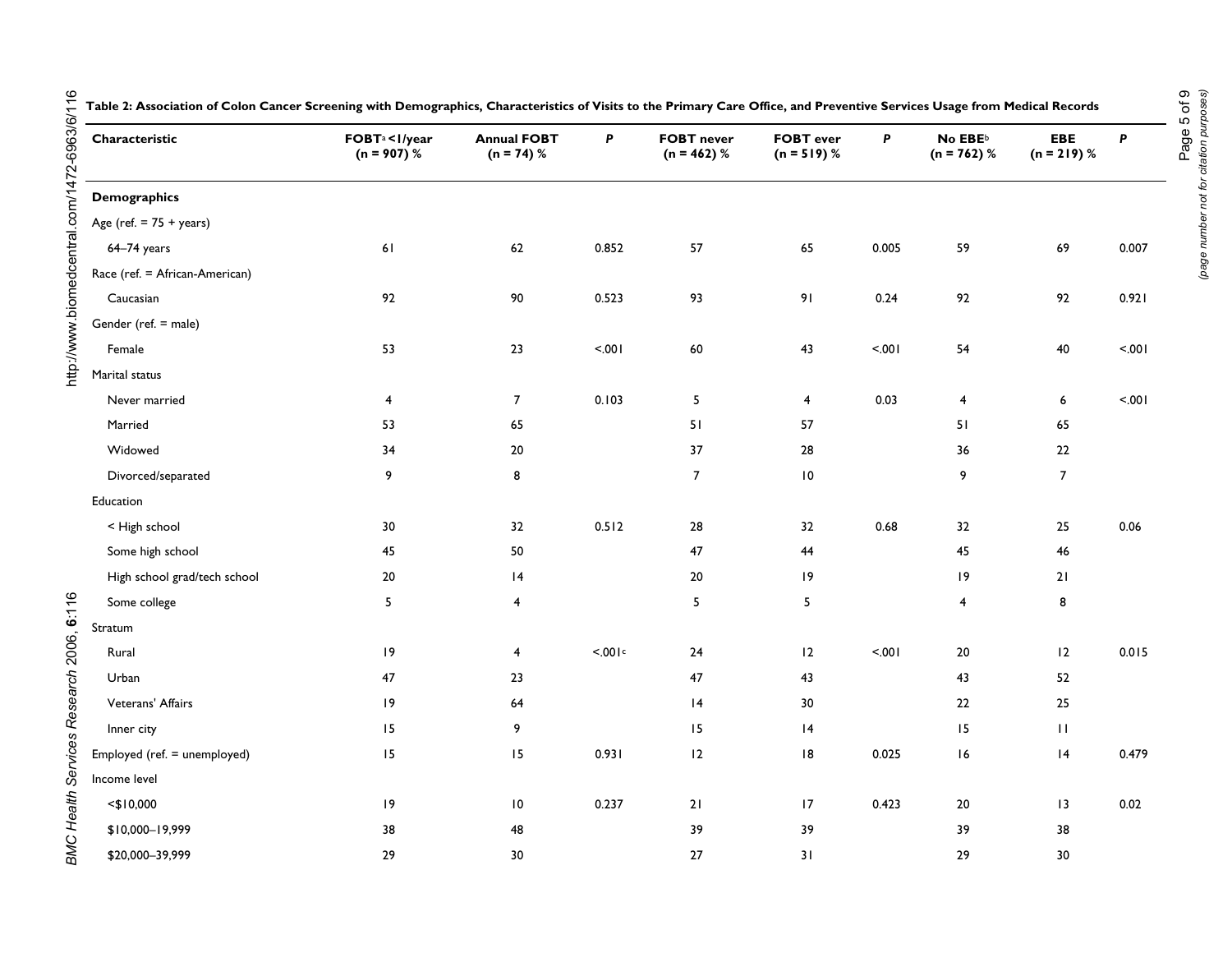|                                                                                              | $\frac{1}{2}$ and $\frac{1}{2}$ and $\frac{1}{2}$ and $\frac{1}{2}$ and $\frac{1}{2}$ and $\frac{1}{2}$ and $\frac{1}{2}$ and $\frac{1}{2}$ and $\frac{1}{2}$ |          |        |              | $\mathcal{L}$ . The case of $\mathcal{L}$ is the contract of $\mathcal{L}$ . The case of $\mathcal{L}$ |        |                    |                              |        |
|----------------------------------------------------------------------------------------------|---------------------------------------------------------------------------------------------------------------------------------------------------------------|----------|--------|--------------|--------------------------------------------------------------------------------------------------------|--------|--------------------|------------------------------|--------|
| ≥\$40,000                                                                                    | 4                                                                                                                                                             | 12       |        | 13           | 4                                                                                                      |        | 12                 | 9                            |        |
| Smoking status                                                                               |                                                                                                                                                               |          |        |              |                                                                                                        |        |                    |                              |        |
| Smoker                                                                                       | $\mathbf{H}$                                                                                                                                                  | 4        | .023c  | $\mathbf{H}$ | $\mathbf{H}$                                                                                           | 0.001  | $\mathbf{H}$       | $\mathbf{H}$                 | 0.326  |
| Quitter                                                                                      | 40                                                                                                                                                            | 32       |        | 45           | 34                                                                                                     |        | 41                 | 35                           |        |
| Never smoker                                                                                 | 48                                                                                                                                                            | 64       |        | 44           | 55                                                                                                     |        | 49                 | 54                           |        |
| Characteristics of Visits to Primary Care and Preventive Services Usage from Medical Records |                                                                                                                                                               |          |        |              |                                                                                                        |        |                    |                              |        |
| Visits/year to primary care officed                                                          |                                                                                                                                                               |          |        |              |                                                                                                        |        |                    |                              |        |
| $\leq 2$                                                                                     | 36                                                                                                                                                            | 20       | < .001 | 38           | 32                                                                                                     | 0.009  | 37                 | $29$                         | < .001 |
| $2 - 3$                                                                                      | 27                                                                                                                                                            | 8        |        | 27           | $24$                                                                                                   |        | 27                 | 21                           |        |
| $3 - 4$                                                                                      | 25                                                                                                                                                            | 38       |        | 21           | 31                                                                                                     |        | 24                 | 34                           |        |
| $\geq 5$                                                                                     | 12                                                                                                                                                            | 24       |        | 13           | 12                                                                                                     |        | $\mathbf{H}$       | 17                           |        |
| Visits to designated PCPe,f                                                                  |                                                                                                                                                               |          |        |              |                                                                                                        |        |                    |                              |        |
| $0 - 25%$                                                                                    | 8                                                                                                                                                             | 5        | .368c  | 8            | 8                                                                                                      | 0.011  | $\overline{7}$     | $\overline{\phantom{0}}$ l 0 | 0.608  |
| $26 - 50%$                                                                                   | 12                                                                                                                                                            | 4        |        | 4            | $\overline{10}$                                                                                        |        | 12                 | 2                            |        |
| $51 - 75%$                                                                                   | 19                                                                                                                                                            | 2        |        | 15           | 23                                                                                                     |        | 9                  | 20                           |        |
| $76 - 100%$                                                                                  | 61                                                                                                                                                            | 69       |        | 64           | $60\,$                                                                                                 |        | 62                 | 59                           |        |
| Mammography status/time since last<br>mammogram                                              |                                                                                                                                                               |          |        |              |                                                                                                        |        |                    |                              |        |
| Never                                                                                        | $\mathbf{H}$                                                                                                                                                  | 12       | 0.836  | 15           | 5                                                                                                      | < .001 | $\mathbf{H}% _{0}$ | 8                            | 0.072  |
| < I year                                                                                     | 59                                                                                                                                                            | 65       |        | 54           | 66                                                                                                     |        | 57                 | $70\,$                       |        |
| $\geq$   year                                                                                | 30                                                                                                                                                            | 24       |        | 31           | 29                                                                                                     |        | 32                 | $22\,$                       |        |
| Annual influenza vaccine                                                                     | 16                                                                                                                                                            | 38       | 100.5  | 4            | $20\,$                                                                                                 | 0.014  | 16                 | 21                           | 0.093  |
| Pneumococcal vaccine                                                                         | 63                                                                                                                                                            | $\bf 74$ | 0.093  | 56           | 71                                                                                                     | < .001 | 63                 | 69                           | 0.069  |
| Tetanus toxoid within 10 yrs.                                                                | 32                                                                                                                                                            | 45       | 0.025  | $26\,$       | 39                                                                                                     | 5.001  | 32                 | 36                           | 0.245  |
|                                                                                              |                                                                                                                                                               |          |        |              |                                                                                                        |        |                    |                              |        |

**Table 2: Association of Colon Cancer Screening with Demographics, Characteristics of Visits to the Primary Care Office, and Preventive Services Usage from Medical Records** *(Continued)*

Page 6 of 9

*(page number not for citation purposes)*

Page number not for citation purposes)<br>(page number not for citation purposes)

BMC Health Services Research 2006, 6:116

aFecal Occult Blood Test

bEndoscopy/Barium Enema

cBy Fisher's Exact Test

dVisits/year was a continuous variable which was grouped as <2, 2-<3, 3-<5 and ≥5, but given simplified labels in the Table.

ePrimary Care Provider

f Visits to identified PCP was a continuous variable which was grouped as 0-<26%, 26%-<50%, 50%-<75% and ≥75%, but given simplified labels in the Table.

Totals may differ from 100% due to rounding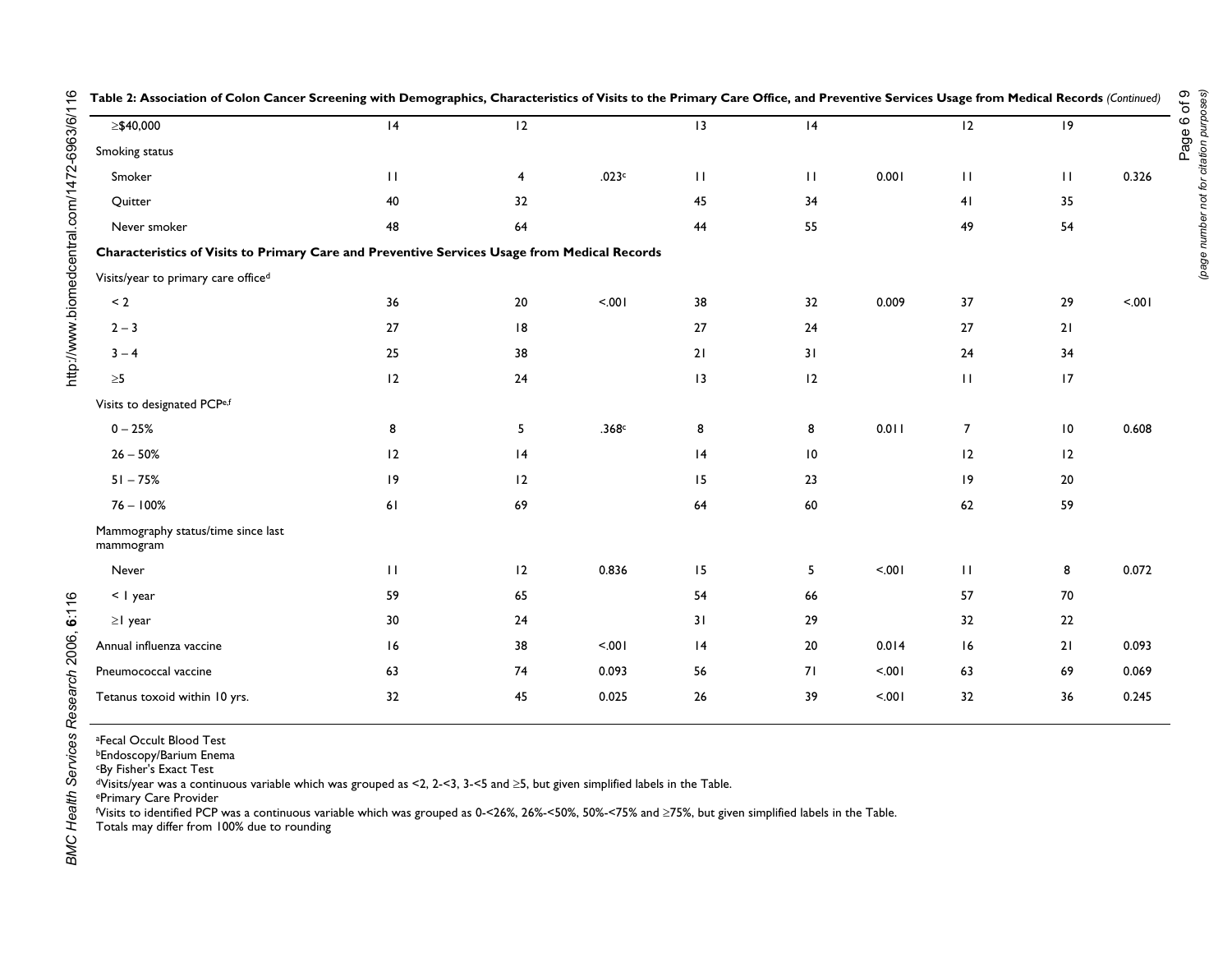| Characteristic                  | <b>Annual FOBT<sup>a</sup></b>                | <b>FOBT</b> ever                          | Sigmoidoscopy, Colonoscopy or Barium Enema ever |
|---------------------------------|-----------------------------------------------|-------------------------------------------|-------------------------------------------------|
| Age (ref. $= 64-74$ years)      |                                               |                                           |                                                 |
| $75 + \text{years}$             |                                               | $.99(.59 - 1.71)$ .71 (.53 – .95)*        | $.66(.46-.95)*$                                 |
| Gender (ref. = Male)            |                                               |                                           |                                                 |
| Female                          | $.23$ ( $.12 - .44$ )*                        | $.74(.53 - 1.02)$                         | $.74(.49 - 1.11)$                               |
| Marital status (ref. = Married) |                                               |                                           |                                                 |
| Never married                   | $1.80(.64 - 5.07)$ .84 $(.43 - 1.63)$         |                                           | $1.13(.54 - 2.36)$                              |
| Widowed                         | $.84(.42 - 1.68)$ .98 $(.71 - 1.37)$          |                                           | $.59(.38-.92)*$                                 |
| Divorced/separated              |                                               | $.99(.33 - 3.01)$ $.02(.57 - 1.80)$       | $.69(.33 - 1.44)$                               |
| Employed (ref. = unemployed)    | NS <sup>c</sup>                               | $1.48$ (1.00 - 2.20)*                     | $N^{d}$                                         |
| Stratum (ref. = Inner city)     |                                               |                                           |                                                 |
| Rural                           | N/A <sup>b</sup>                              | $.70(.41 - 1.18)$                         | $1.03(.5 - 2.1)$                                |
| Urban                           |                                               | $1.18(.75 - 1.87)$                        | $1.51(.83 - 2.76)$                              |
| Veterans' Affairs               |                                               | $2.45$ (1.45 – 4.13)*                     | $1.28(.68 - 2.44)$                              |
| Clinician visits/year (ref. <2) |                                               |                                           |                                                 |
| $2 - 3$                         | $1.25(0.57 - 2.73)$                           | $1.17(0.82 - 1.66)$                       | $1.10(0.69 - 1.74)$                             |
| $3 - 5$                         |                                               | $2.78$ (1.41 – 5.51)* 1.81 (1.23 – 2.60)* | $1.83$ (1.18 – 2.82)*                           |
| >5                              | 3.35 $(1.52 - 7.42)^*$ 1.24 $(.77 - 1.98)$    |                                           | $2.01$ (1.14 – 3.55)*                           |
| Annual influenza vaccine        | <b>2.55 (1.45 – 4.47)</b> * 1.25 (.85 – 1.84) |                                           | $1.12(.72 - 1.74)$                              |
| Pneumococcal vaccine            |                                               | $1.01(.56 - 1.82)$ 1.55 (1.16 – 2.08)*    | $1.23(.85 - 1.77)$                              |
| Tetanus toxoid                  |                                               | $1.37(.81 - 2.33)$ 1.46 $(1.07 - 2.00)^*$ | NS <sub>c</sub>                                 |

**Table 3: Factors Associated with Colon Cancer Screening by Logistic Regression**

 $*P < .05$ 

aFOBT = fecal occult blood test

bN/A = Not included in logistic regression because of small cell sizes

cNS = Not significant in bivariate analyses; not included in logistic regression

dNI = Not included in logistic regression because income was correlated with education |r| = 0.44; *P* < .001

tions to raise CRC screening rates have found that organizational change is highly effective and that provider education; provider reminders, such as health maintenance flow sheets, prevention stickers or stamps, chart reminders; shared responsibility among staff; patient education and reminders, such as patient-held health maintenance cards; and patient financial incentives were also effective [20-27]. Some of the trials to raise rates involved either allowing practices to choose their own interventions from a menu or tailoring them to the office culture and style [26,28].

The VA has a multimodal program for prevention services including assessment, feedback, incentives, reminders, computerized tracking and a prevention nurse who operates under standing orders. Such programs have been highly successful for vaccinations, [29,30] seem to be successful for colon cancer screening as well, as indicated by our data, and are consistent with recent systematic reviews to raise rates.

Given the strength of evidence for interventions to raise rates, the question must be asked why CRC screening rates remain so low. The idea of competing demands suggests that patients and physicians bring an implicit agenda of issues to the primary care visit. Their interaction, complemented by other factors, including visit and health system factors, results in some issues being addressed but not others, which are left for subsequent visits or left unaddressed [31]. Competing demands have been noted for a number of preventive services, [31] in fact, another study found that missed opportunities for vaccination occurred from 38% to 94% of visits, depending on visit type [32].

A barrier to screening may be cost. In the past, patients have reported concerns about payment for CRC screening to be a factor preventing their participation [33]. In July 2001, Medicare reimbursement for screening colonoscopy was approved for persons at average risk for CRC. Therefore, cost may have been a barrier in this population. The importance of cost as a patient barrier to CRC screening should wane. In fact, since these data were collected, Meissner et al have reported significant increases in selfreported colonoscopy rates, especially among adults age 65 and older [34].

Access may also be a barrier to CRC screening using endoscopy. There is currently insufficient capacity to screen all eligible patients using colonoscopy [35] and overall costs would increase, despite reduced CRC care costs [36]. Therefore, FOBT is an important and practical alternative CRC screening method.

Previous research has shown that productivity incentives for providers decrease provision of preventive services such as in-office screenings, [37] because increases in pro-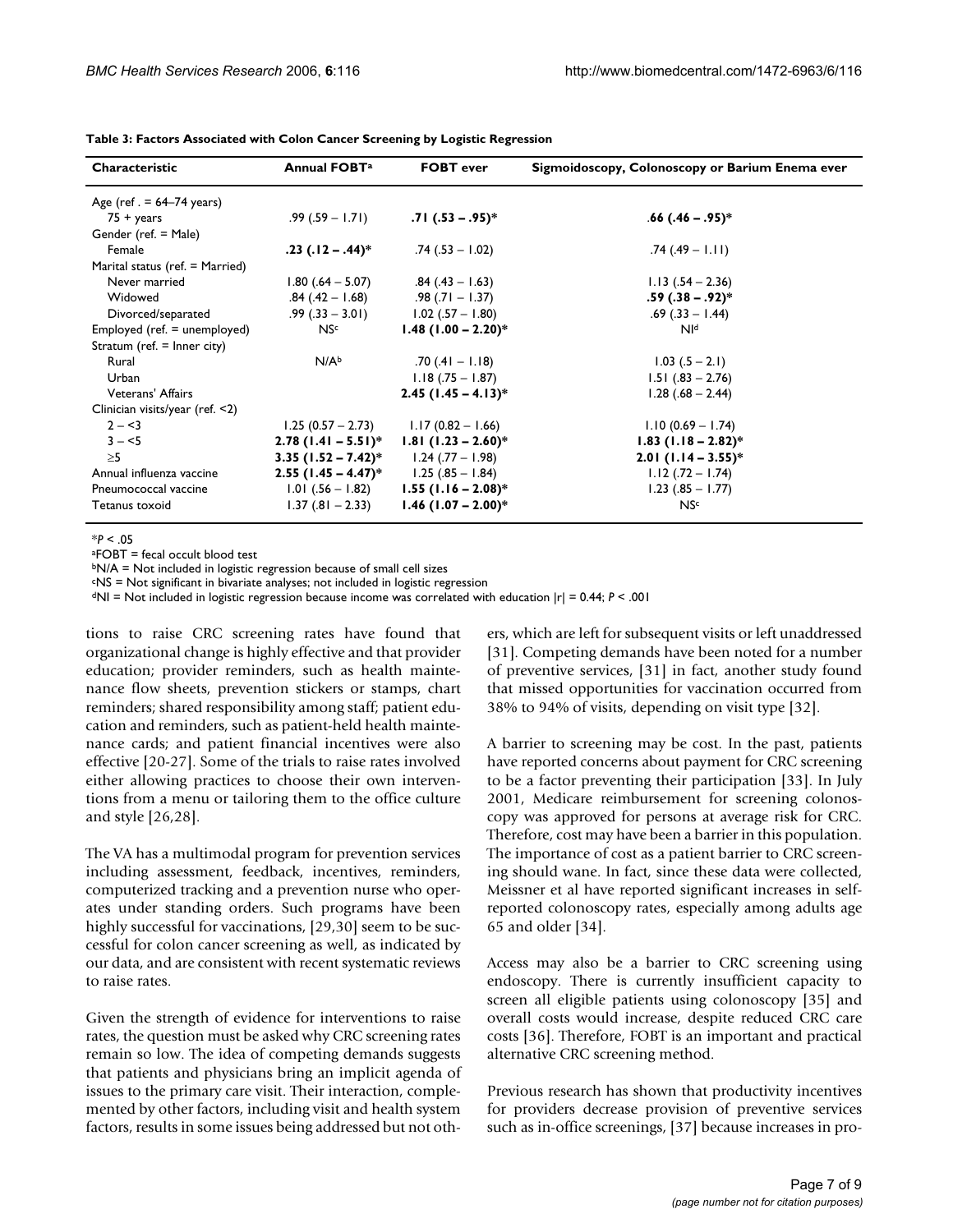ductivity are often associated with decreases in visit time. It follows that physicians need to focus on the most pressing concerns in the time allotted for either an acute or chronic care visit. Longer visit times afford the physician more time to address preventive services such as immunizations, [38] and screenings, suggesting a need for longer scheduled preventive care visits. Mailed reminders to patients to schedule such annual visits might result in increased screening rates.

#### *Potential to link cancer screening and immunization*

The association found between CRC screening and immunizations, suggests that annual influenza vaccination might be a time to encourage cancer screening. There is considerable overlap in ages for influenza vaccine recommendations, CRC screening, and mammography, [3,4,39] and one study found higher rates of mammography when offered to women attending influenza vaccination clinics [40]. For instance, at an influenza vaccination clinic, a second station could be set up to offer FOBT, instructions for completion and mammography prescriptions to appropriate patients, without substantially hindering the vaccination effort. Combining these preventive services would also be more cost efficient given that one mailed reminder could potentially replace two or three. A trial of this idea is warranted.

#### *Strengths and limitations*

Over 13,000 visits from almost 1000 medical records in a diverse cross-section of practice types, socioeconomic and geographic settings were examined. However, racial representation was restricted to primarily two racial groups. This study is limited by the fact that it represents the perspective of medical record review in primary care practices, thereby missing specialist and hospital records of CRC screening that patients may have received, but they were not captured in these data because reports were not forwarded to the PCP. Because cancer screening was relatively uncommon among this population, it was necessary to combine procedures (FS, CS and BE) in order to assess factors related to invasive CRC screening. This prohibited examining factors related to specific screening procedures. While these data were collected several years ago, there has been no significant change in self-reported FOBT rates [34]. Influenza vaccination rate was rather low for several reasons including the fact that 1) many individuals in this geographic area can and do, receive influenza vaccine at community sites rather than at the PCP office; 2) the look-back period included the 2000–01 influenza season in which there was a delay in receipt of vaccine by many PCP offices; and 3) one would expect the rate of receipt of influenza vaccine every year over several years to be lower than rate of receipt during any one year.

#### **Conclusion**

Based on the review of medical records in the primary care office, CRC screening rates were low. The number of visits to the primary care office was associated with both noninvasive and invasive CRC screening tests and immunization status was associated with FOBT screening. This suggests that linking preventive services with similar recommendations, such as annual influenza vaccination and FOBT screening, may improve uptake.

#### **Competing interests**

The author(s) declare that they have no competing interests.

#### **Authors' contributions**

RKZ designed the study, prepared the manuscript, and secured funding for the project.

MPN performed data collection and manuscript editing.

MT conducted data analysis.

SG helped design the study and edited the manuscript.

All authors read and approved the final manuscript.

#### **Acknowledgements**

This project was funded by 5R03CA099156-2 from the National Cancer Institute. RKZ, MPN, MT were funded to undertake this study through this grant. The National Cancer Institute did not participate in the conduct of the study or the preparation of the manuscript.

#### **References**

- 1. Jemal A, Tiwari RC, Murray T, Ghafoor A, Samuels A, Ward E, Feuer EJ, Thun MJ: **[Cancer statistics, 2004.](http://www.ncbi.nlm.nih.gov/entrez/query.fcgi?cmd=Retrieve&db=PubMed&dopt=Abstract&list_uids=14974761)** *CA Cancer J Clin* 2004, **54:**8-29.
- 2. U.S.Department of Health and Human Services: *Healthy People 2010. With Understanding and Improving Health and Objectives for Improving Health.* 2nd edition. Washington, DC, U.S. Government Printing Office; 2000.
- 3. Force USPST: **Screening colorectal cancer. Update, 2002 release.** 2002 [[http://www.ahrq.gov/clinic/uspstf/uspscolo.htm\]](http://www.ahrq.gov/clinic/uspstf/uspscolo.htm). AHRQ
- 4. Society AC: **ACS Cancer Detection Guidelines.** 2004:1-3 [[http:/](http://www.cancer.org/docroot/PED/content/PED_2_3X_ACS_Cancer_Detection_Guidelines_36.asp) [/www.cancer.org/docroot/PED/content/](http://www.cancer.org/docroot/PED/content/PED_2_3X_ACS_Cancer_Detection_Guidelines_36.asp)
	- [PED\\_2\\_3X\\_ACS\\_Cancer\\_Detection\\_Guidelines\\_36.asp\]](http://www.cancer.org/docroot/PED/content/PED_2_3X_ACS_Cancer_Detection_Guidelines_36.asp).
- 5. Society AC: **Cancer facts & figures 2005.** *American Cancer Society* 2005:1-60.
- 6. Jernigan JC, Trauth JM, Neal-Ferguson D, Cartier-Ulrich C: **[Factors](http://www.ncbi.nlm.nih.gov/entrez/query.fcgi?cmd=Retrieve&db=PubMed&dopt=Abstract&list_uids=11563942) [that influence cancer screening in older African American](http://www.ncbi.nlm.nih.gov/entrez/query.fcgi?cmd=Retrieve&db=PubMed&dopt=Abstract&list_uids=11563942) [men and women: Focus group findings.](http://www.ncbi.nlm.nih.gov/entrez/query.fcgi?cmd=Retrieve&db=PubMed&dopt=Abstract&list_uids=11563942)** *Fam Community Health* 2001, **24:**27-33.
- 7. Messina CR, Lane DS, Grimson R: **[Colorectal cancer screening](http://www.ncbi.nlm.nih.gov/entrez/query.fcgi?cmd=Retrieve&db=PubMed&dopt=Abstract&list_uids=15894147) [attitudes and practices: Preferences for decision making.](http://www.ncbi.nlm.nih.gov/entrez/query.fcgi?cmd=Retrieve&db=PubMed&dopt=Abstract&list_uids=15894147)** *Am J Prev Med* 2005, **28:**439-446.
- 8. Dolan NC, Ferreira MR, Fitzgibbon ML, Davis TC, Rademaker AW, Liu D, Lee J, Wolf M, Schmitt BP, Bennett CL: **[Colorectal cancer](http://www.ncbi.nlm.nih.gov/entrez/query.fcgi?cmd=Retrieve&db=PubMed&dopt=Abstract&list_uids=15894152) [screening among African-American and white male veter](http://www.ncbi.nlm.nih.gov/entrez/query.fcgi?cmd=Retrieve&db=PubMed&dopt=Abstract&list_uids=15894152)[ans.](http://www.ncbi.nlm.nih.gov/entrez/query.fcgi?cmd=Retrieve&db=PubMed&dopt=Abstract&list_uids=15894152)** *Am J Prev Med* 2005, **28:**479-482.
- 9. Leard LE, Savides TJ, Ganiats TG: **[Patient preferences for color](http://www.ncbi.nlm.nih.gov/entrez/query.fcgi?cmd=Retrieve&db=PubMed&dopt=Abstract&list_uids=9300000)[ectal cancer screening.](http://www.ncbi.nlm.nih.gov/entrez/query.fcgi?cmd=Retrieve&db=PubMed&dopt=Abstract&list_uids=9300000)** *J Fam Pract* 1997, **45:**211-218.
- 10. Trauth JM, Ling BS, Weissfeld JL, Schoen RE, Hayran M: **Using the transtheoretical model to stage screening behavior for colorectal cancer.** *Health Education and Behavior* 2003, **30:**322-336.